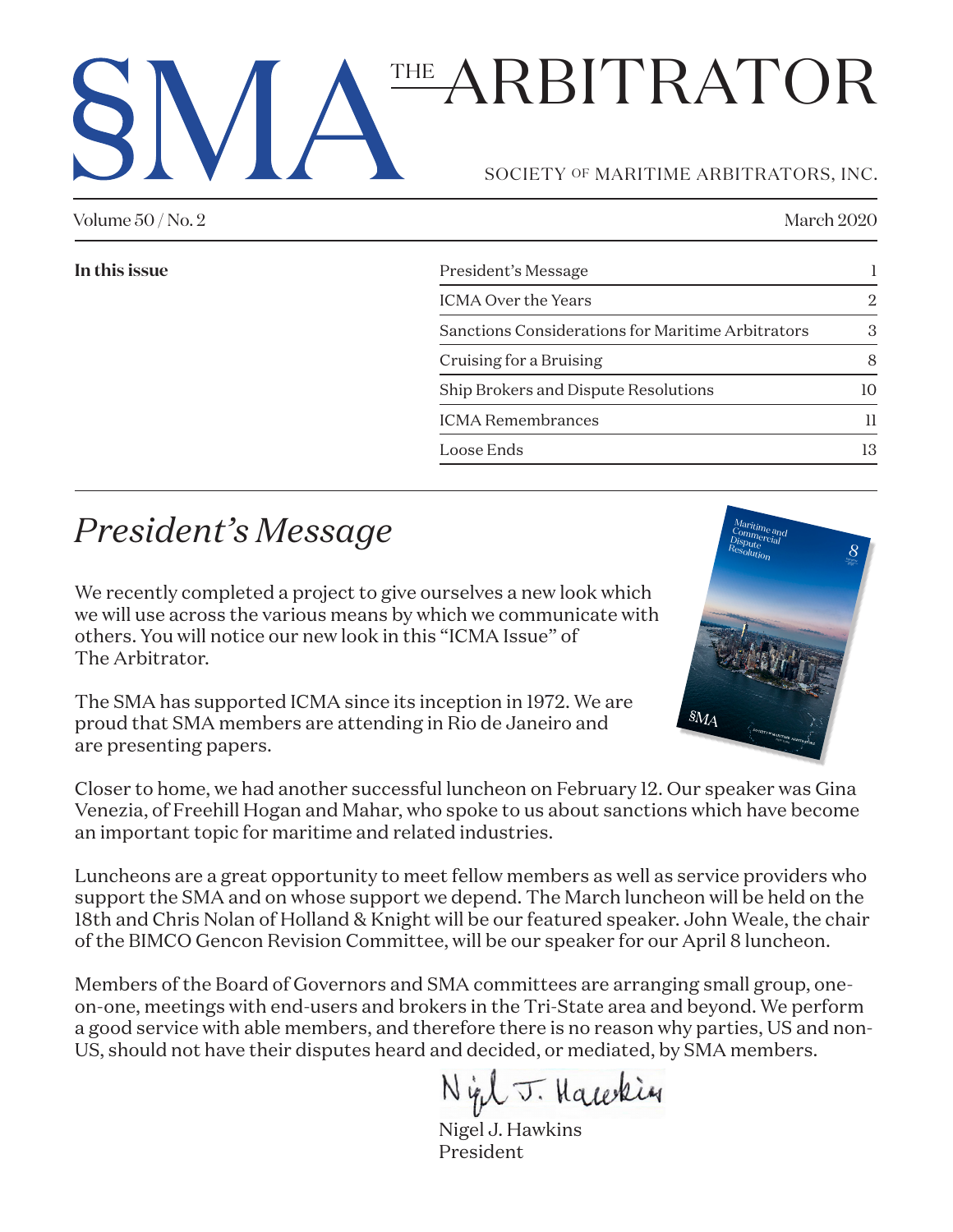## ICMA Over the Years

#### *by David Martowski, SMA, New York*

By way of brief background,<sup>1</sup> ICMA was launched in 1972 by its founding father, Cedric Barclay, President of the London Maritime Arbitrators' Association. He and fellow London arbitrators Clifford Clark and Donald Davies, the Presidents of the New York SMA and Paris Chambre Arbitrale Maritime, were attending a meeting of international commercial arbitrators in Moscow. They were invited by Soviet maritime arbitrators to informally discuss maritime arbitration, and, as it turned out, this constituted ICMA's first meeting.

The idea soon spread, and through the support of Cedric Barclay's contacts in the Greek shipping community the next Congress held in Athens in 1974 was attended by international maritime arbitrators, lawyers and shipping executives from twenty nations. ICMA Congresses followed over the years in Santa Margarita, London (twice), New York (twice), Monte Carlo, Casablanca, Madrid, Hamburg (twice), Vancouver (twice), Hong Kong (twice), Paris, Auckland, Singapore and most recently, in 2017, Copenhagen.

The Congresses provide an unusual opportunity for delegates to deliver papers and discuss a variety of timely subjects and issues involving international maritime arbitration and for the presentation of the Cedric Barclay Memorial Lecture in honor of ICMA's founding father.

Our common interest is resolving disputes in the most global of industries, and the papers and discussions that follow transcend national and political issues, often paving the way for more uniformity.

ICMA is run by a Steering Committee consisting of one permanent member each from London and New York, the immediate past host, and the host of the coming venue. I succeeded Manfred Arnold who served as the New York Committee member for many years, and Clive Aston, then President of the London Maritime Arbitrators' Association, succeeded Bruce Harris as the London Committee Member. I chaired the Committee of ICMA XX with our colleagues, Philip Yang of Hong Kong, immediate past Topics & Agenda Committee Chair of that

Congress, and Peter Schaumburg-Muller of Copenhagen. The Committee Chair is rotated between the two permanent members from London and New York.

The Steering Committee's main functions are to appoint a chairperson of the Topics & Agenda Committee for each ICMA, select the next speaker for the Cedric Barclay Memorial Lecture and select the venue for the next ICMA.

ICMA XX held in Copenhagen on September 25-29, 2017, was a great success attended by 250 delegates from 35 countries. Australia's Peter McQueen chaired the Topics & Agenda Committee which selected 120 papers for presentation. Bruce Harris, former President of the London Maritime Arbitrators' Association, presented the Cedric Barclay Memorial Lecture, summarizing the challenges he had seen in London arbitral practice over the years. The working sessions were kicked off by John Kimball who presented "New York Arbitral Highlights" – as he will do again this year in Rio. Brazil, Dubai and Malaysia submitted outstanding bids to host ICMA XXI and the Steering Committee's decision was a difficult one. Rio was announced as our next venue at the Closing Ceremony, and I passed on the Committee's Chairmanship to Clive Aston.

The current Steering Committee is composed of Chairman Aston, me, Previous Host Committee Chairman Peter Schaumburg-Muller of Copenhagen, and Camila Vianna Cardoso, who also chairs the Rio de Janeiro Host Committee.

Camila and her Host Committee have assembled an outstanding Congress which will be attended by 200 delegates from 29 countries. Justice Ellen Gracie Northfleet, Former President of Brazil's Federal Supreme Court, will present the Cedric Barclay Memorial Lecture at the Opening Ceremony on Monday, March 9th. London's Daniella Horton Chairs the Topics & Agenda Committee, which has selected 108 papers for presentation – including several by New York delegates.

The Steering Committee has received bids from Dubai and Singapore to host ICMA XXII to be held in 2023 and will render its decision at our Closing Ceremony on Friday, March 13th.

You are sure to find ICMA a stimulating and enjoyable professional and social experience in wonderful and vibrant Rio, as well as an unusual oppor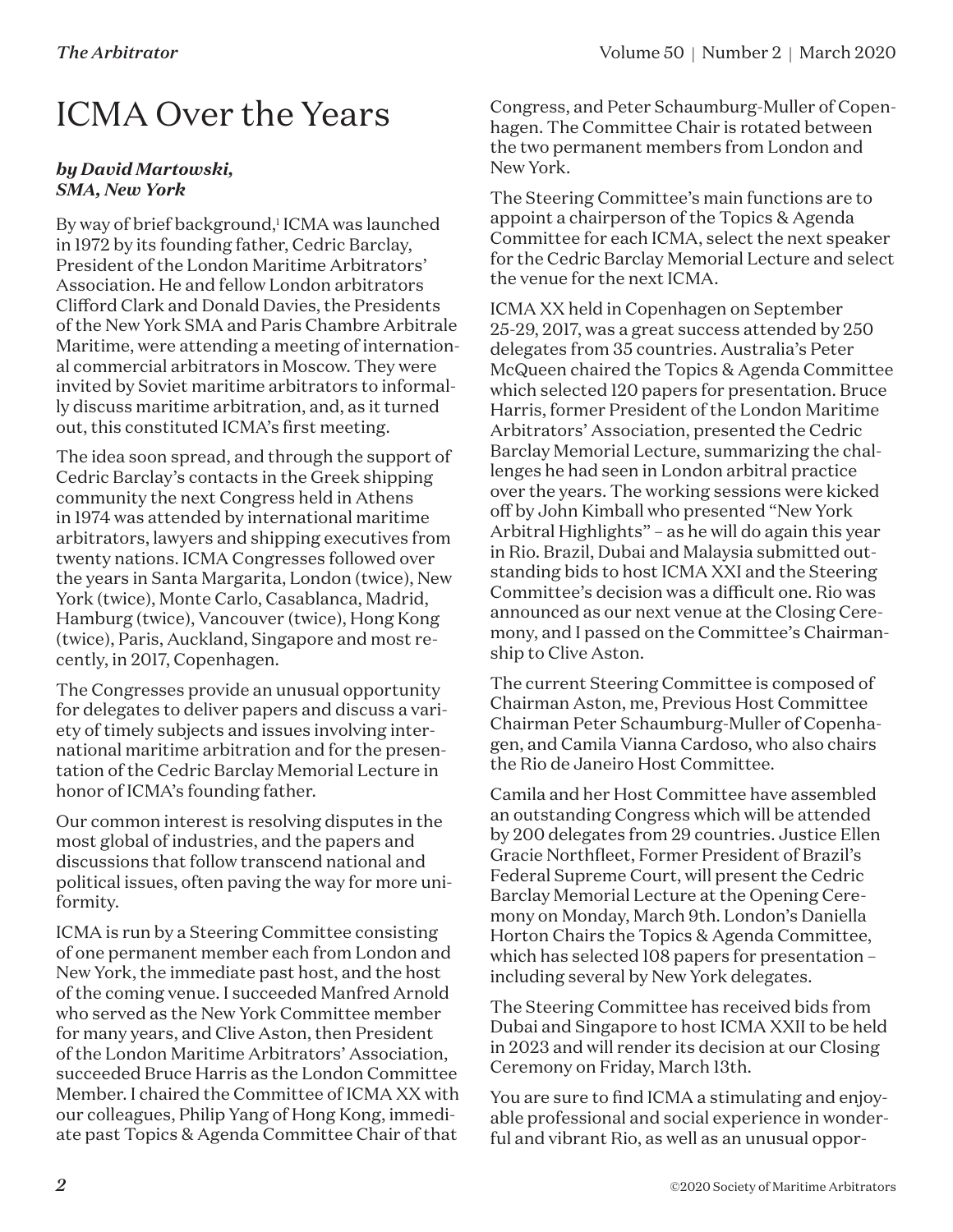tunity to meet and share notes with the leading international maritime arbitrators, attorneys and shipping giants of our time.

Enjoy!

1 Thanks to Manfred Arnold.

## Sanctions Considerations for Maritime Arbitrators\*

#### *by John R. Keough and Thomas P. Myers, Clyde & Co. US LLP, New York*

The United States has generally imposed economic sanctions against countries and groups to discourage malign or terrorist activities, ranging from continuing human rights violations to the pursuit of nuclear armament.1 In recent months, the U.S. has increased the force and scope of its sanctions regimes and has targeted the shipping sector in particular, directing a "maximum pressure" campaign on enforcement of Iran and Venezuela sanctions. As foreign policy and sanctions focus more closely on the maritime and shipping supply chains, maritime arbitrators in New York, generally considered "U.S. Persons" within the meaning of U.S. sanctions law, face a growing risk that U.S. sanctions could apply in disputes to which they are appointed—and could even expose the arbitrator to sanctions.<sup>2</sup>

Such exposure imposes the burden on those arbitrators to recognize the risk and to consider the due diligence and other requirements necessary to comply with the relevant sanctions. This Note seeks to raise awareness of that issue by summarizing some potential pitfalls and by offering helpful considerations.3

The sanctions regimes thus pose traps for the unwary, including the substantial risks that banks may not process arbitrators' fee payments or awards or that the provision of an arbitral service could confer a significant value or material benefit in violation of sanctions. Sanctions considerations may also arise in maritime disputes where the arbitrators are invited to interpret a sanctions exclusion clause in a charterparty, or where sanctions call into question or prohibit the conduct of the arbitration by contractually appointed New York arbitrators.

#### **I. Intersection of Sanctions and Maritime Arbitration**

Although the U.S. government aims that sanctions impact those who are targeted or in the targeted country, the collateral impact of sanctions stretches far wider—both to persons and entities associated indirectly with the targets and to geographic areas outside the sanctioned regions. This sweeping reach of U.S. sanctions mandates that all persons who engage in transactions or similar activities that touch designated or blocked parties must be mindful of the sanctions risks and avoid running afoul of them. Maritime arbitrators often address disputes flavored with an international scope of diverse businesses and principals in the shipping sector, often with layered, obscure and complex structures. Given this playing field, maritime arbitrators in New York would be prudent to become familiar with the impact that U.S., as well as EU and UN, sanctions programs have on their work.

The U.S. Department of State imposes and implements sanctions under various legal authorities, and the Office of Foreign Assets Control ("OFAC") of the U.S. Department of the Treasury administers and enforces economic and trade sanctions based on U.S. foreign policy and national security goals.4 In recent months, U.S. sanctions officials have publicly stressed that they are targeting the maritime sector, including marine insurers, flag registries, ship owners, managers and charterers. Sanctions compliance or enforcement can often disrupt vessel or cargo operations, resulting in delays for vessels and in other chartering issues. Moreover, U.S. sanctions programs can include secondary sanctions, which apply to non-U.S. persons, including third parties engaging with targeted entities. Further, the burden of complying with sanctions rests with the individual parties, as the prohibitions apply regardless of whether the party knowingly violates sanctions.5 Managing such sanctions risk, therefore, requires that arbitrators gain and maintain awareness of the potential scope and application of such sanctions.<sup>6</sup>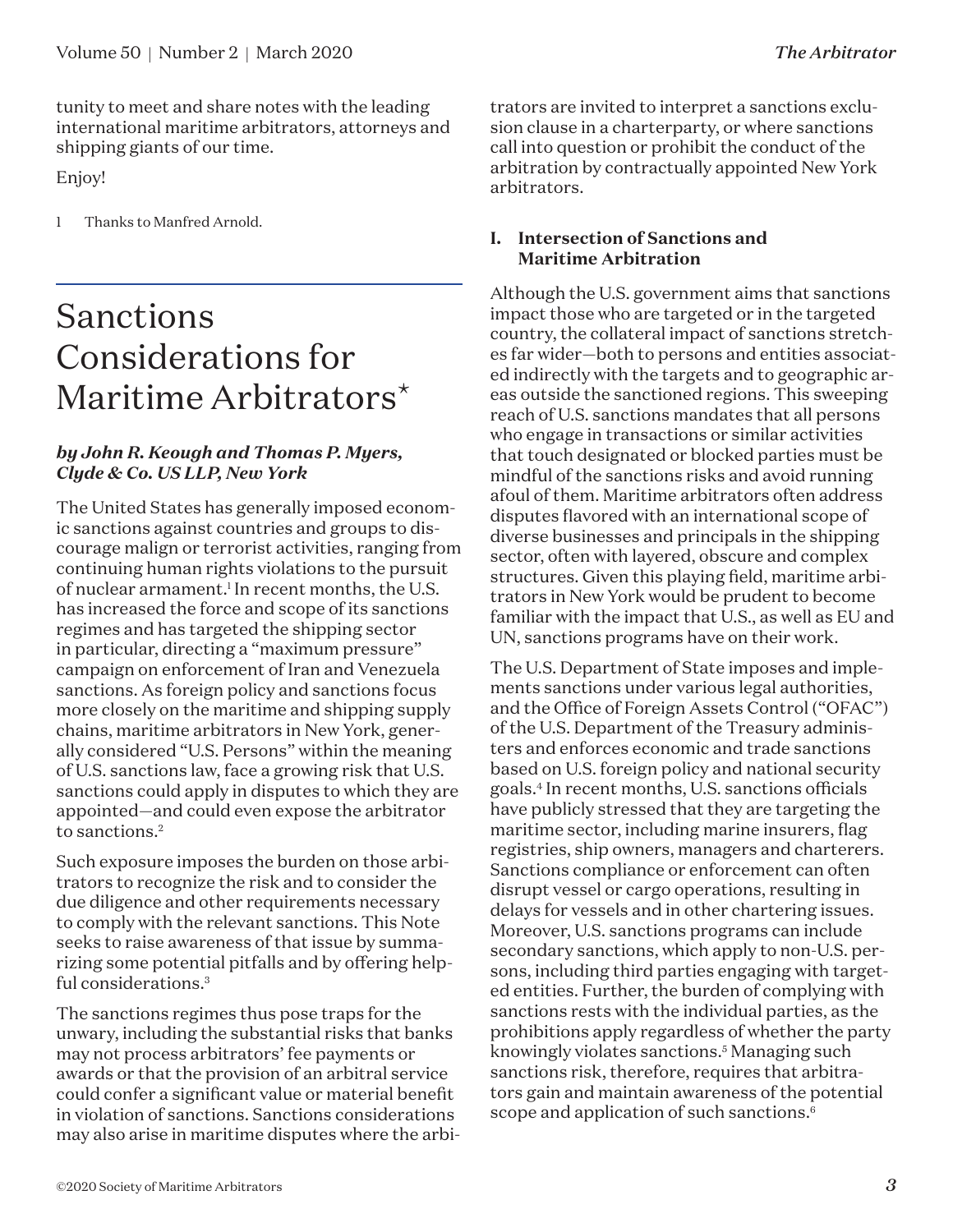Arbitrators must consider the risk of potentially violating sanctions. An arbitrator may be subject to OFAC enforcement action where the arbitrator is considered a U.S. person, or be subject to designation or secondary sanctions if considered a non-U.S. person. Arbitrators provide a service, value and a benefit to the parties involved. Where arbitrators render that service to a party subject to U.S. sanctions, they risk contravening the sanctions, which generally prohibit directly or indirectly providing services or benefits to sanctioned persons. The sanctions often allow the provision of specified legal services to, or on behalf of, persons blocked by a sanctions program, "provided that receipt of payment of professional fees and reimbursement of incurred expenses *must be specifically licensed*." (emphasis added).7 The limitation on such "legal services" includes matters related to arbitration.<sup>8</sup> For example, the Venezuela sanctions include the following as such limited "legal services":

- 1. Provision of legal advice and counseling on the requirements of and compliance with the laws of the United States or any jurisdiction within the United States, provided that such advice and counseling are not provided to facilitate transactions in violation of this part;
- 2. Representation of persons named as defendants in or otherwise made parties to legal, **arbitration** or administrative proceedings before any U.S. federal, state, or local court or agency;
- 3. Initiation and conduct of legal, **arbitration,**  or administrative proceedings before any U.S. federal, state, or local court or agency;  $\dots$ .<sup>9</sup>

Additionally, some sanctions specifically prohibit the enforcement of arbitral awards.<sup>10</sup>

Sanctions risk can arise in maritime arbitration in the following respects, among others:

1. one of the entities or persons in the dispute is listed as a Specially Designated National ("SDN") under a sanctions regime, including a shipowner, charterer, manager, cargo shipper, intermediate cargo owner or cargo consignee or end-receiver;

- 2. one of the parties is connected to a sanctioned person, such as: (i) a sanctioned person owning, controlling or having an interest in a party; (ii) the party owning, controlling or having an interest in a sanctioned entity; or (iii) the party affiliated with or covering a sanctioned entity or person, or a relevant insurer, reinsurer or insured;
- 3. the subject matter of the dispute falls within the scope of a sanctions sectoral regime, including the use of the U.S. financial system for payments;
- 4. one of the parties is a citizen of a country subject to a sanctions regime; and/or
- 5. an arbitrator, mediator, expert or neutral party is a citizen of a country subject to a sanctions regime.

If an arbitrator recognizes a red flag in such a scenario, suggesting that sanctions risk exists in a dispute before that arbitrator, prudence would counsel that the arbitrator or the arbitration panel exercise due diligence to explore the sanctions status of the parties. Where the arbitrator(s) believe there is a risk of sanctions, the arbitrator(s) should consider—and may direct the parties to address—whether OFAC would issue a specific license to permit the arbitration and the parties to proceed without the risk of sanctions, or whether they should seek guidance from OFAC on whether the sanctions apply. Applications for OFAC licenses or guidance can take some time and may add costs to the proceeding. However, a failure to recognize such potential hazards at the outset of an arbitration can cause significant disruption to enforcement of an award, payment of the award or payment of arbitration fees.<sup>11</sup> Although OFAC reviews certain license applications with a presumption of denial, some sanctions programs provide an exception to the presumption for the provision of legal services.<sup>12</sup>

#### **II. Potential Trouble Spots**

Where an arbitration commences with sanctioned parties, practical and legal obstacles could undermine or delay the proceedings, or risk sanctions exposure to the arbitrators. If the dispute arises from a place subject to broad country-based sanc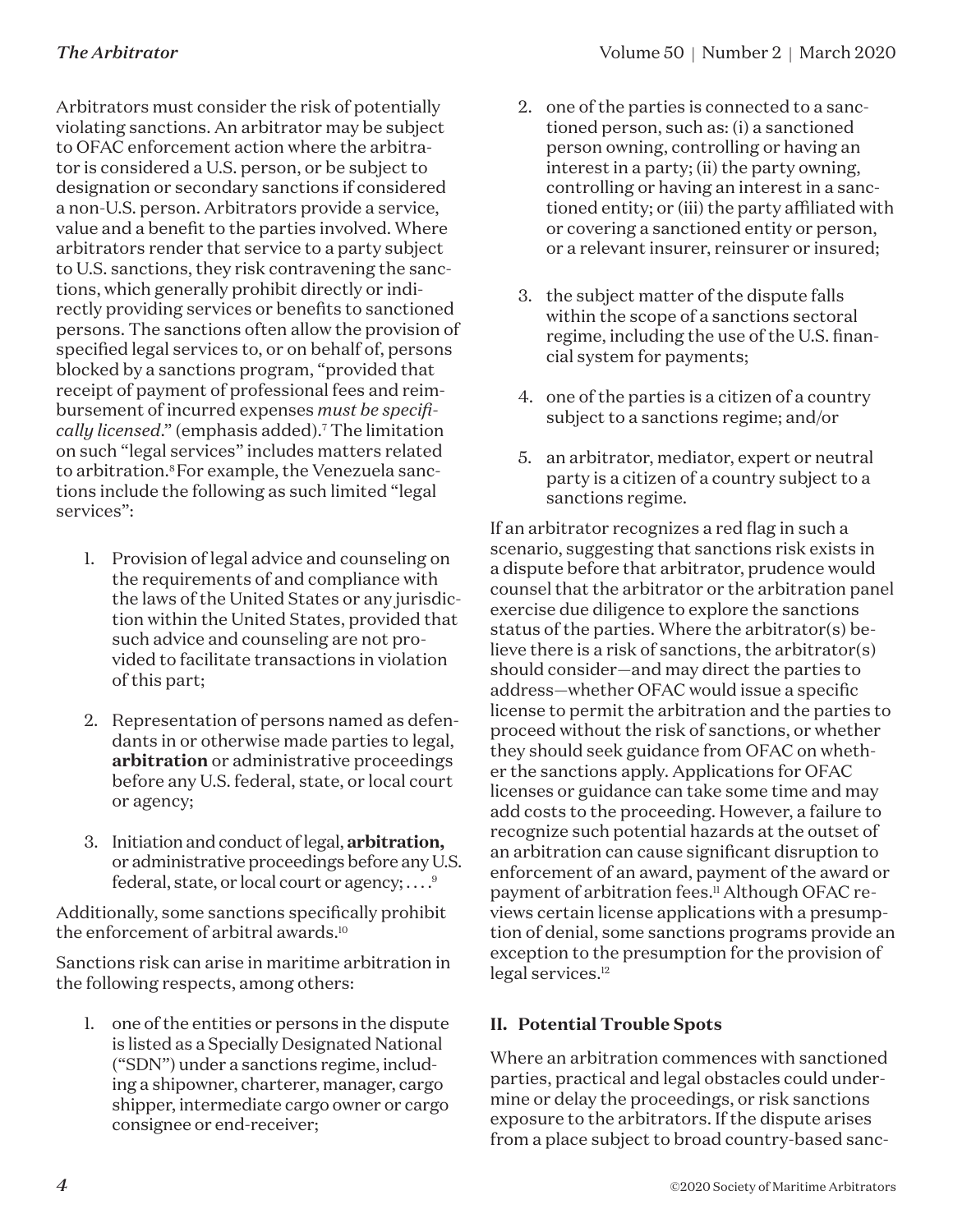tions, for example, the parties could find they are unable to obtain documentary evidence or witness testimony without running afoul of sanctions, or at least without incurring a significant additional cost.

As a threshold matter, the arbitrators(s) must consider whether holding proceedings and rendering arbitral services alone would constitute a violation of sanctions. Further, where an award would require a party to pay a sanctioned entity, questions arise whether:

- 1. the award, or the arbitrators' activity in hearing the evidence and issuing the award, would contravene the sanctions;
- 2. the sanctions prevent payment or enforcement by, for example, any U.S. person; and
- 3. a license by OFAC might be required to allow such payment. Even if the paying party is not a U.S. person, an award denominated in U.S. dollars arguably could cause a sufficient nexus with U.S. jurisdiction to raise a sanctions risk for the arbitrator and paying party. Such transactions would pass through the U.S. financial system and thereby expose the financial institution to sanctions risk. A sanctions risk could arise where the relevant sanctions prohibit causing a U.S. person, such as a U.S. financial institution or insurer, to violate sanctions.

In cases where the sanctioned party loses in arbitration, enforcing the award may prove impractical if no property or accounts are subject to attachment or execution within the jurisdiction of U.S. courts.13

Finally, the sanctions may prevent or delay an arbitrator's recovery of fees from a matter involving a sanctioned party. OFAC may determine that arrangements to exclude direct payment to the arbitrator from the sanctioned party were made with the purpose of evading sanctions or that the arbitrator has provided a benefit to the sanctioned party.

A recent arbitration and its subsequent litigation highlight these issues. In *United Media Holdings, NV v. Forbes Media, LLC,* No. 16 CIV. 5926 (PKC), 2017 WL 9473164, at \*1 (S.D.N.Y. Aug. 9, 2017), the U.S. District Court for the Southern District of New York observed the difficulty that the parties had in conducting the arbitration due to the involvement of a sanctioned party. Although an OFAC license was sought prior to the start of the arbitration, OFAC did not grant a license in time, and the arbitration was repeatedly interrupted by sanctions concerns: initially, by the repeated withdrawal of the sanctioned party's representation, and later by the suspension of the arbitration by the American Arbitration Association until a license was granted. *Id.* at \*2-\*4. After the parties were granted a license and the arbitration concluded, the sanctioned party requested the court to vacate the arbitral award on several grounds, including that it was illegal and against public policy for the arbitrator and counterparty to participate in the arbitration due to their sanctions status. *Id.* at \*11. The court found that "the existence of OFAC licenses covering the arbitration proceedings, the issuance of the Award [and] enforcement of the Award" authorized the parties to participate in the arbitration. *Id.*

#### **III. Who, me?—Specific Concerns for Maritime Arbitrators**

The recent uptick in enforcement actions by the State Department and OFAC targeting maritime operators shines new light on the risk of sanctions to consider by maritime arbitrators who are U.S. citizens or are otherwise subject to U.S. jurisdiction.<sup>14</sup>

On January 27, 2020, highlighting its campaign of vigorous enforcement of sanctions in the shipping sector, OFAC announced a settlement with Eagle Shipping International (USA) LLC ("Eagle Shipping"), a Marshall Islands company with its headquarters in Stamford, Connecticut; Eagle Shipping agreed to pay \$1,125,000 to settle its potential civil liability for 36 apparent violations of the Burmese Sanctions between 2011-2014.15 OFAC's announcement pointed out that the potential fine could have exceeded \$9 million.<sup>16</sup> The subsidiary of U.S.-based vessel owner Eagle Bulk Shipping reported apparent violations of sanctions by carrying sand to Singapore for known SDNs in Myanmar during 2011- 14. OFAC noted the egregiousness of the apparent violations, given that Eagle Shipping continued transporting the sand even after OFAC had denied their license application to do so.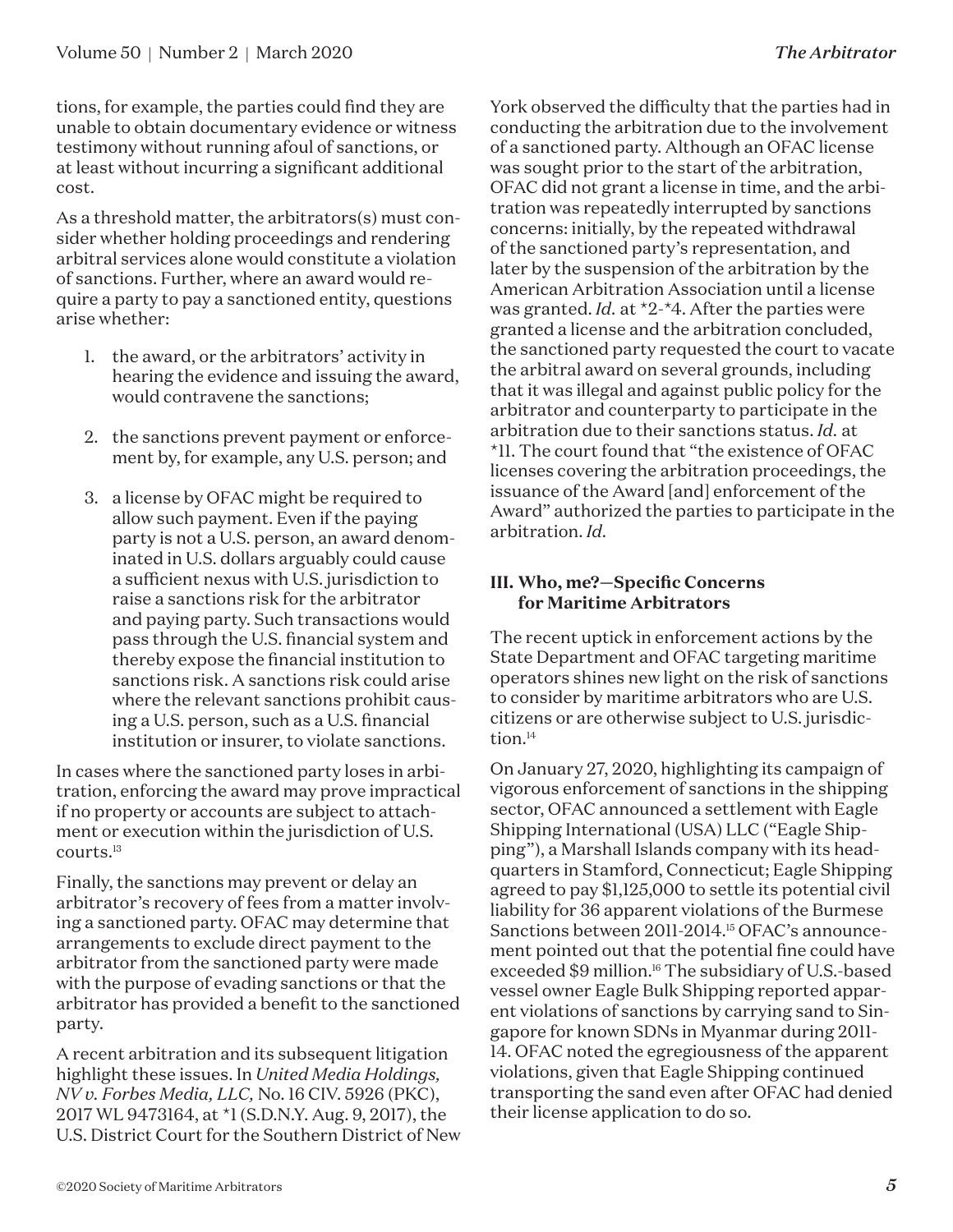Likewise, on September 25, 2019, the Secretary of State determined that COSCO Shipping Tanker (Dalian) Co., Ltd. ("COSCO Shipping") met the criteria for imposition of sanctions under Executive Order ("EO") 13846 and listed that company and another COSCO entity as designated entities whose assets are blocked.<sup>17</sup> The blocking of such a major tanker operator caused disruption across the industry and exposed some of the challenges faced by the shipping sector. Many of the challenges arose from the lack of clarity in the scope of the listing, due to the opaque structure of the COSCO Shipping group of companies. In this respect, CO-SCO Shipping does not differ from many maritime operators. The ultimate beneficial ownership of and interest in vessels, shippers, receivers, and cargo are rarely disclosed and often difficult to ascertain.

This shadow area presents a challenge for arbitrators at the initial stages of an arbitration, where an inability to discern and identify the involvement of a sanctioned entity can cause many of the challenges described above.18

Twenty-five years ago, the federal district court in New York upheld an arbitration agreement in a charterparty, despite finding the charterparty invalid from inception for violating U.S. sanctions. *Belship Navigation, Inc. v. Sealift, Inc.,* No. 95 CIV. 2748 (RPP), 1995 WL 447656, 1996 A.M.C. 209 (S.D.N.Y. July 28, 1995). In *Belship Navigation,* a U.S. company had chartered a Cuban-owned vessel and, upon making the first hire payment, was alerted that their bank blocked the payment due to the sanctioned status of the vessel owner. Both parties agreed the charter was void *ab initio* under the Cuban sanctions. The charterer declared the charterparty void, and the arbitration agreement in the charterparty thus void as well. However, the disponent owner succeeded in enforcing the arbitration agreement in the charterparty to resolve the matter, despite the sanctions application.19 The court rejected the contention that enforcement of the arbitration agreement would conflict with the New York Arbitration Convention,<sup>20</sup> and found enforcement was not contrary to public policy.

The court reasoned that the Convention permitted nations to refuse enforcement of an arbitration award, but not the arbitration agreement, and observed:

Although "national policy" prohibits dealing with Cuba, the "public policy" exception in the [New York Arbitration] Convention "was not meant to enshrine the vagaries of international politics under the rubric of 'public policy.'" Instead, 'public policy' is best served by promoting the "supra-national" goal of the Convention, promoting the enforcement of international arbitration agreements. A "parochial refusal" to enforce an arbitration agreement would frustrate this purpose, therefore, a court should compel arbitration even if the arbitrator could make a ruling that an American court could not. "Public policy" should be invoked to bar enforcement only when enforcement "would violate the forum state's most basic notions of morality and justice."

#### *Id.* (internal citations omitted).

Although the court enforced the arbitration clause, the court's ruling raises more questions beyond the procedural issue resolved in that case: Would a court enforce any arbitration award issued in the case? If such issues arose today, would an arbitrator or a party consider whether OFAC would seek to enforce sanctions penalties against any of the parties (or the arbitrators) for violating Cuban sanctions by proceeding with the arbitration, or by seeking to enforce an award?

As maritime arbitrators and practitioners alike recognize, maritime disputes pose unique challenges to arbitrators considering sanctions risks; a dispute may involve numerous interested parties, such as a dispute arising from a chartered vessel carrying goods which could involve ultimate beneficial owners, registered owners, ship mortgage interests, bareboat charterers, time and voyage charterers, sub-charterers, NVOCCs, shippers, receivers, consignees, insurers and reinsurers. If any one of these parties, the vessel(s) or the cargo is subject to sanctions, the arbitrator(s) face a risk of sanctions and would be well-advised to consider the red flags, due diligence requirements and compliance factors.

In short, the prudent maritime arbitrator should consider the need to perform adequate due diligence and to identify all the parties involved at the outset of an arbitration. By doing so, the arbitrator may gauge the sanctions risks which may arise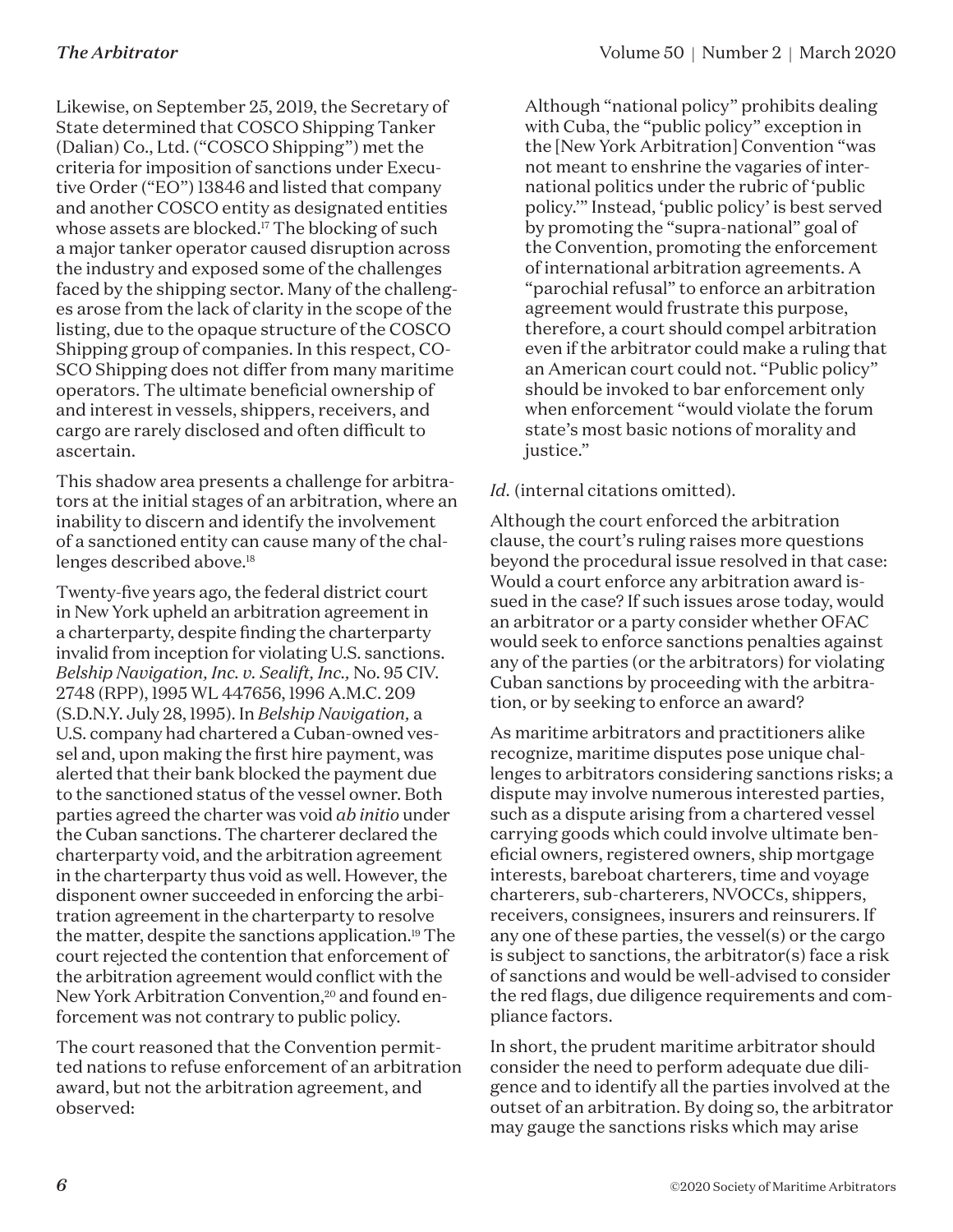ahead and may chart the course of proceedings to take measures managing such risks. The echo of OFAC's recent admonition in the *Eagle Shipping* settlement rings with equal force to maritime arbitrators:

This case demonstrates the importance for companies operating in high-risk industries (e.g., international shipping and trading) to implement risk-based compliance measures, especially when engaging in transactions involving exposure to jurisdictions or persons implicated by U.S. sanctions. **It is essential that companies engaging in international transactions consider and respond to sanctions-related warning signs, such as information that goods originated from or were supplied by a person or entity subject to U.S. economic and trade sanctions.**<sup>21</sup>

- 1 Gary Hufbauer & Barbara Oegg, CIAO Case Study: A Short Survey of Economic Sanctions, INST. INT'L ECON., (Aug. 2001), [https://www.files.ethz.ch/isn/6866/](https://www.files.ethz.ch/isn/6866/doc_6868_290_en.pdf) [doc\\_6868\\_290\\_en.pdf.](https://www.files.ethz.ch/isn/6866/doc_6868_290_en.pdf)
- 2 Indeed, the risk may arise for maritime arbitrators outside the U.S., say in London or Singapore, to the extent secondary sanctions would apply to non-U.S. persons. A consideration of such risks in detail, however, is beyond the scope of this Note. The risk exists, and thus warrants care by maritime arbitrators in the major venues of maritime arbitration across the world.
- 3 The Note is not intended to offer a comprehensive analysis or authoritative legal advice.
- 4 Detailed information on current sanctions programs is provided by OFAC. See Office of Foreign Assets Control - Sanctions Programs and Information, DEP'T OF THE TREASURY, [https://www.treasury.gov/resource-center/](https://www.treasury.gov/resource-center/sanctions/Pages/default.aspx) [sanctions/Pages/default.aspx](https://www.treasury.gov/resource-center/sanctions/Pages/default.aspx).
- 5 See Anna Yukhananov & Warren Strobel, U.S. sanctions net snares the innocent, burdens business, REUTERS (June 21, 2014), [https://www.reuters.com/article/us-usa](https://www.reuters.com/article/us-usa-sanctions-list/u-s-sanctions-net-snares-the-innocent-burdens-business-idUSKBN0EW10A20140622)[sanctions-list/u-s-sanctions-net-snares-the-innocent](https://www.reuters.com/article/us-usa-sanctions-list/u-s-sanctions-net-snares-the-innocent-burdens-business-idUSKBN0EW10A20140622)[burdens-business-idUSKBN0EW10A20140622.](https://www.reuters.com/article/us-usa-sanctions-list/u-s-sanctions-net-snares-the-innocent-burdens-business-idUSKBN0EW10A20140622)
- 6 To aid such education, OFAC has published a guidance on due diligence and compliance, available at [https://www.](https://www.treasury.gov/resource-center/sanctions/Documents/framework_ofac_cc.pdf) [treasury.gov/resource-center/sanctions/Documents/](https://www.treasury.gov/resource-center/sanctions/Documents/framework_ofac_cc.pdf) [framework\\_ofac\\_cc.pdf](https://www.treasury.gov/resource-center/sanctions/Documents/framework_ofac_cc.pdf).
- 7 See, e.g., 31 CFR § 591.506 "Provision of certain legal services authorized" (The cited regulation applies to the Venezuela sanctions program, but most sanctions programs include similar provisions).
- 8 Providing any unauthorized legal services would require a specific licence:
	- "(b) The provision of any other legal services to persons whose property and interests in property are blocked pursuant to [Venezuela sanctions], not otherwise authorized in this part, requires the issuance of a specific license.
- (c) Entry into a settlement agreement or the enforcement of any lien, judgment, arbitral award, decree, or other order through execution, garnishment, or other judicial process purporting to transfer or otherwise alter or affect property or interests in property blocked pursuant to [Venezuela sanctions], is prohibited unless licensed pursuant to this part." Id. (emphasis added)."
- 9 *Id*. (emphasis added).
- 10 See, e.g., 34 CFR § 591.407 "Settlement agreements and enforcement of certain orders through judicial process" (prohibiting "the entry into a settlement agreement or the enforcement of any lien, judgment, arbitral award, decree, or other order through execution, garnishment, or other judicial process purporting to transfer or otherwise alter or affect" property blocked pursuant to the Venezuela sanctions) (emphasis added).
- 11 See, *infra*, Sec. 2 discussion of *United Media Holdings, NV v. Forbes Media, LLC,* highlighting the challenges faced in arbitration.
- 12 See, e.g., OFAC FAQs: Venezuela Sanctions, no. 554, U.S. DEP'T OF THE TREASURY (Feb. 12, 2018).
- 13 See, *e.g., Commodities & Minerals Enter. Ltd. v. CVG Ferrominera Orinoco, C.A.,* No. 1:16-CV-00861 (ALC), 2019 WL 4464391, at \*2 (S.D.N.Y. Sept. 18, 2019) (court upheld attachment, and rejected contention that sanctions applied to the Venezuelan party).
- 14 OFAC FAQs: Basic Information on OFAC and Sanctions, no. 11, U.S. DEP'T OF THE TREASURY (Jan. 15, 2015).
- 15 Enforcement Information for January 27, 2020, OFAC, [https://www.treasury.gov/resource-center/sanctions/](https://www.treasury.gov/resource-center/sanctions/CivPen/Documents/20200127_eagle.pdf) [CivPen/Documents/20200127\\_eagle.pdf](https://www.treasury.gov/resource-center/sanctions/CivPen/Documents/20200127_eagle.pdf).
- 16 OFAC observed in its "Analysis and Conclusions": "The statutory maximum civil monetary penalty amount in this matter was \$9,000,000. OFAC determined, however, that Eagle Shipping voluntarily self-disclosed the Apparent Violations, and that the Apparent Violations constitute an egregious case. Accordingly, under OFAC's Economic Sanctions Enforcement Guidelines ("Enforcement Guidelines"), the base civil monetary penalty amount applicable in this matter was \$4,500,000 . . . . The settlement amount of \$1,125,000 reflects OFAC's consideration of the General Factors under the Enforcement Guidelines." (emphasis added).
- 17 Press Statement from Michael Pompeo, Sec'y of State, The United States Imposes Sanctions on Chinese Companies for Transporting Iranian Oil (Sept. 25, 2019) [\(https://www.state.gov/the-united-states-imposes-sanc](https://www.state.gov/the-united-states-imposes-sanctions-on-chinese-companies-for-transporting-iranian-oil/)[tions-on-chinese-companies-for-transporting-irani](https://www.state.gov/the-united-states-imposes-sanctions-on-chinese-companies-for-transporting-iranian-oil/)[an-oil/](https://www.state.gov/the-united-states-imposes-sanctions-on-chinese-companies-for-transporting-iranian-oil/)); Exec. Order No. 13846, 83 Fed. Reg. 38939 (Aug. 8, 2018).
- 18 On January 31, 2020, OFAC de-listed COSCO Shipping from the SDN and blocked entity lists.
- 19 The court further observed: "Any award that [the disponent owner] might recover through arbitration would be placed in a 'blocked' interest bearing account until relations with Cuba improve to the point where the funds may be released to [the disponent owner]. Allowing arbitration to proceed will hardly violate the United States' 'most basic notions of morality and justice.'" Id. at \*6. The court did not address how an "award," if not funds, would be "placed" in such an account.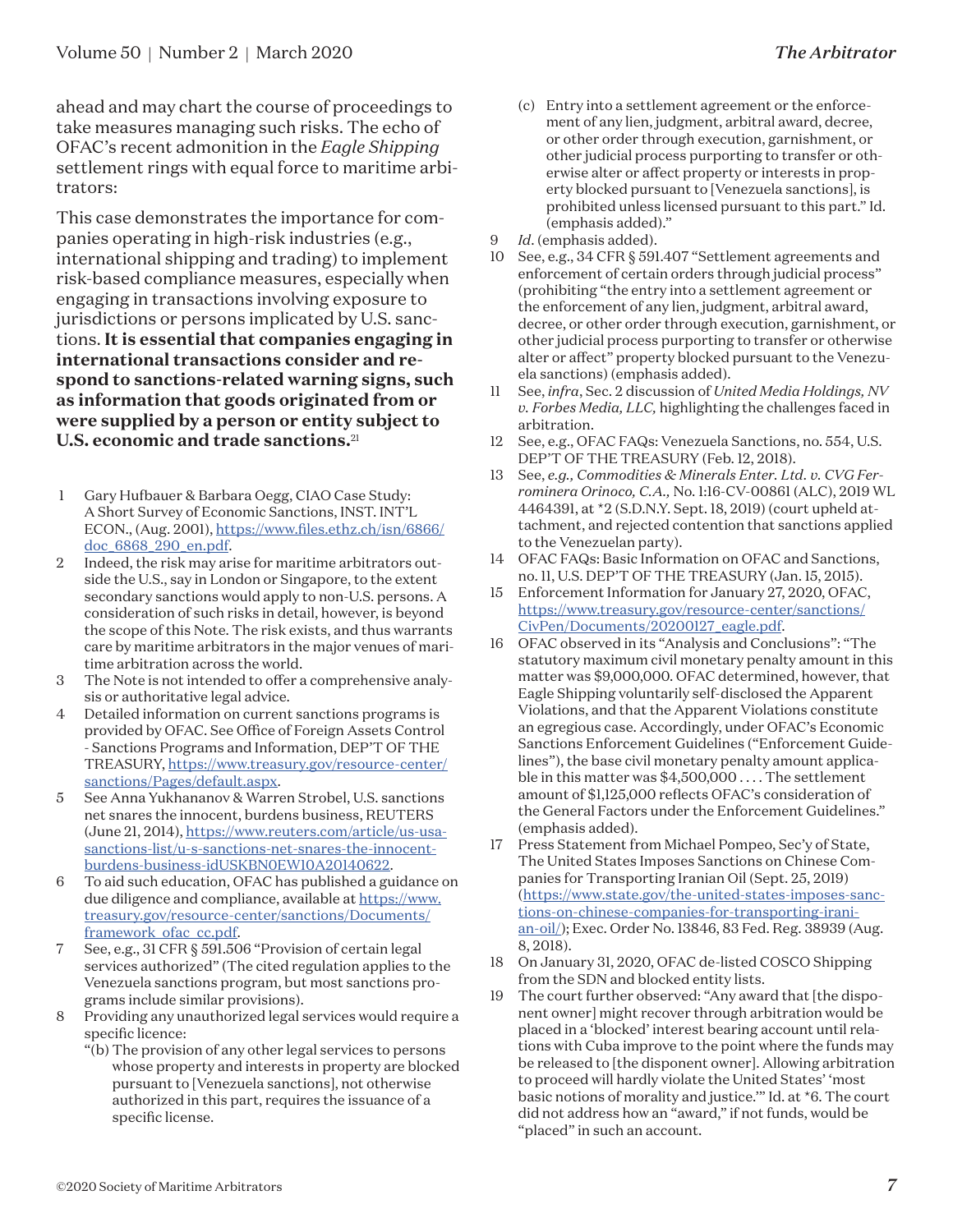- 20 Convention on the Recognition and Enforcement of Foreign Arbitral Awards, June 10, 1958, 21 U.S.T. 2517, 330 U.N.T.S. 38.
- 21 Eagle Shipping Enforcement, supra note 16 *(emphasis added)*.
- This article originally appeared on the website of Clyde & Co., [https://www.clydeco.com/blog/sanctions/article/](https://www.clydeco.com/blog/sanctions/article/sanctions-considerations-for-maritime-arbitrators) [sanctions-considerations-for-maritime-arbitrators](https://www.clydeco.com/blog/sanctions/article/sanctions-considerations-for-maritime-arbitrators), and is reprinted here with permission.

## Cruising for a Bruising?\*

#### *by James E. Mercante, Rubin, Fiorella, Friedman & Mercante LLP, New York*

*Sailing takes me away to where I've always heard it could be Just a dream and the wind to carry me And soon I will be free* 

— "Sailing" by Christopher Cross

The passengers aboard the cruise ship MS WEST-ERDAM are singing a far different tune. That vessel has been turned away from five countries and at last report was seeking refuge in Cambodia due to the suspected outbreak of the Coronavirus on board.

Indeed, it seems on every channel these days, a cruise ship is in the news. There's nothing like a good cruise to unwind, dream, be free and explore. But, like nearly everything else fun in life, sometimes things go haywire.

With the popularity and capacity of cruise ships, it is no wonder that viruses originating in one sliver of a country can spread so rapidly across the world. *Celebrity Cruises, Inc. v. Essef Corp.,* 2005 U.S. Dist. LEXIS 46721, 2006 AMC 528 (S.D.N.Y. 2005) ( jury held in favor of passengers who contracted Legionnaires Disease originating from a hot tub aboard cruise ship, resulting in an outbreak onboard).

As a result of the spread of the Coronavirus, the world has been reintroduced to the word *quarantine.* Of course, quarantine is a word that originated in maritime history, like almost everything else (if you ask me). It comes from a seventeenth-century Italian word *quaranta giorni* meaning forty days—the period that all ships were required to be isolated before passengers and crew could go ashore during the Black Plague.

Three cruise ships have been quarantined for at least 14 days off the coast of Asia as a result of the Coronavirus. Passengers must remain in their cabins during quarantine. At least 61 people onboard these ships have tested positive for the Coronavirus. Closer to home, passengers reportedly showed signs of sickness aboard Royal Caribbean's Anthem of Seas and were being quarantined and tested for the virus after the ship arrived in Bayonne, New Jersey, on February 7, 2020.

The U.S. Coast Guard issued a Marine Safety Information Bulletin on the Coronavirus, advising ship owners and operators to be aware of quarantine station points for any passengers reported sick.

#### **S.O.S.**

In addition to such outbreaks, far and few between, cruise ships carry an array of scenarios resulting in maritime litigation.

Under maritime law, an owner or operator of a cruise ship owes a duty of exercising reasonable care to their passengers. The degree of care considered "reasonable" in any particular circumstance depends upon the extent to which the circumstances surrounding maritime travel are different from those encountered in daily life. The Second Circuit has stated that where an allegedly defective condition constituting the basis of a plaintiff 's complaint is not unique to the maritime context, the ship owner or operator could be held liable "only when it has actual or constructive notice of the condition." *Lee v. Regal Cruises,* 1997 U.S. App. LEXIS 13763 (2d Cir. 1997) (holding that cruise ship operator was not liable for passenger's fall from errant ice cubes and water on a staircase); *Monteleone v. Bahama Cruise Line, Inc.,* 838 F.2d 63, 65 (2d Cir.1988) (reversing summary judgment and holding that cruise line is not liable for trip and fall down a staircase as a result of a protruding screw).

On July 7, 2019, an 18-month old girl died during a Caribbean cruise in a highly-publicized case when her grandfather held her over a railing in a children's play area aboard the ship without real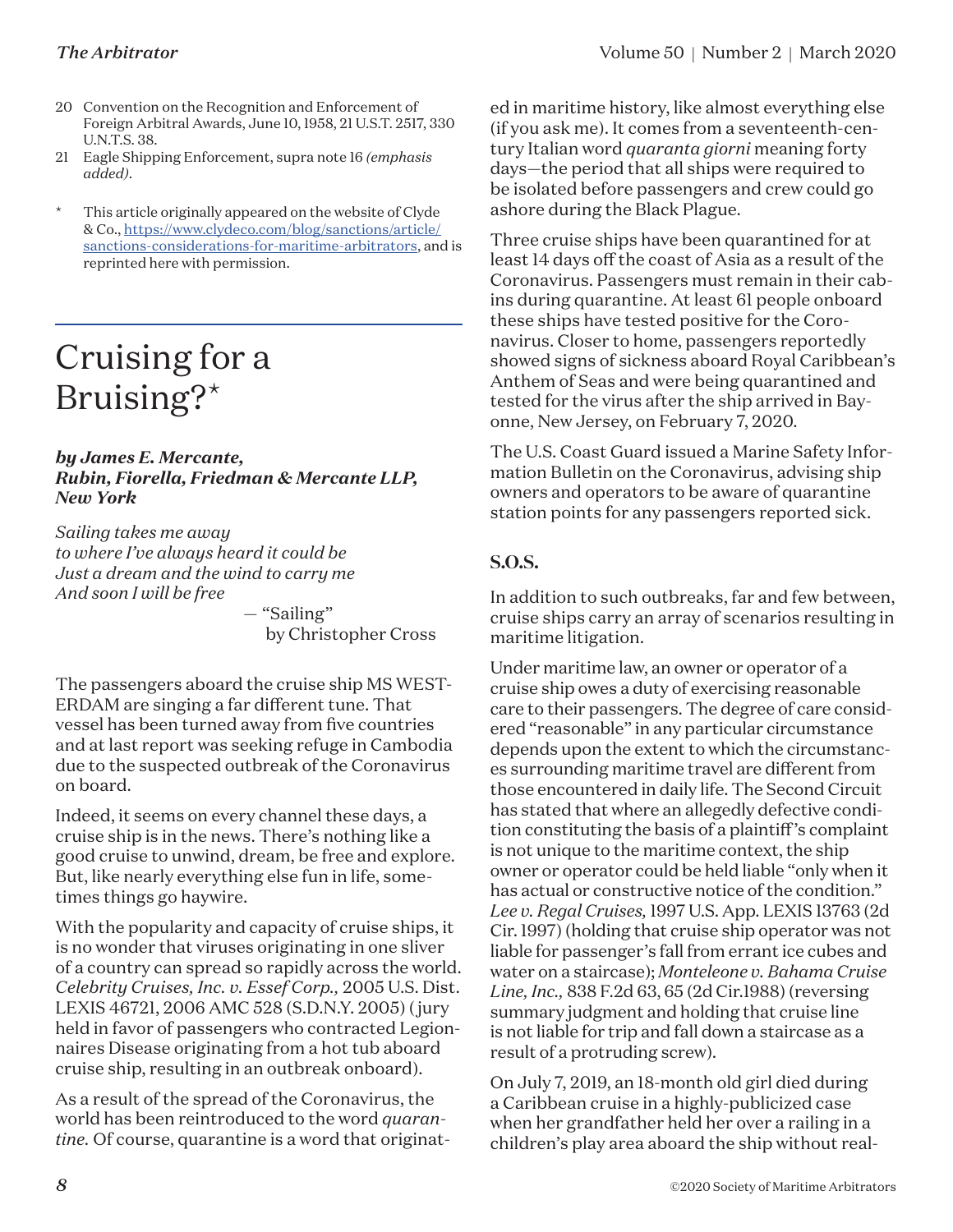izing that there was no glass panel in front of him. The child fell more than 100 feet below to a concrete deck. A criminal investigation has resulted in charges brought against the grandfather. The cruise line has been sued civilly in Florida by the family.

In 2012, the COSTA CONCORDIA, an Italian cruise ship, ran aground and overturned off the coast of Tuscany when she struck a rock formation close to shore, allegedly because the Captain was saluting onlookers ashore or was otherwise distracted. The Captain was charged with manslaughter and sentenced to 16-years in prison as a result of sailing off course in such shallow waters. The Cruise Line apparently did not face any charges.

One of the most notorious maritime disasters occurred on April 15, 1912, when the 'unsinkable' TITANIC struck an iceberg and sunk during her maiden voyage from Southampton UK to New York City. The casualty resulted in over 1,500 deaths. The vessel owner filed a petition in the Southern District of New York to limit its liability under maritime law to the value of the remaining lifeboats. That case wound its way to the U.S. Supreme Court.

#### **Cruising for a Bruising**

Cruise ship owners manage their vessels from a distance i.e. while ashore. Thus, the owner generally does not have notice of dangers that occur during the voyage. This, and lack of advanced notice to the onboard crew of certain hazards makes for some interesting rulings:

In 2020, *Broberg v. Carnival Corp.,* Nos. 19-10388, 19-12033 (11th Cir. Jan. 24, 2020) (Eleventh Circuit affirmed finding that the cruise line was not negligent for serving its passenger at least 16 drinks at different bars before she fell overboard. Court held that while passenger was intoxicated, Carnival Cruise Line's crewmembers were not on notice that she was intoxicated to the point of being in danger).

In 2018, *Caron v. NCL (Bah.), Ltd.,* 910 F.3d 1359 (11th Cir. 2018) (affirming dismissal of negligence suit brought by passenger against cruise line where the passenger drank too much, entered a crew-only area and fell down an open hatch).

In 2011, *Smolnikar v. Royal Caribbean Cruise Line, Inc.,* 780 F. Supp.2d 1308 (S.D. Fla. 2011) (Summary judgment granted to cruise ship in action by passenger who slammed into a tree at high speed during a zip-line shore excursion. Court held that cruise line had no reason to know of the alleged absence of padding on the tree at the end of the zip line, and had no duty to conduct its own inspection of the zip line course).

#### **Crews on the cruise**

Indeed, under the radar screen of 'reasonable care,' ship owners are often not found culpable for dangerous conditions or negligence that occurs onboard, even if caused by their own crew members.

*York v. Commodore Cruise Line,* 863 F. Supp. 159 (S.D.N.Y. 1994) (cruise ship owner and operator held not liable for failing to install locks on cabin door when crewmember gained entry to cabin and raped passenger inside).

*Dawsey v. Carnival Corp.,* 2018 U.S. Dist. LEXIS 180312 (action brought by passenger who sustained fractured hip as a result of bamboo massage; cruise operator not liable for negligent hiring of masseuse) (S.D. Fla. 2018).

*Desiderio v. Celebrity Cruise Lines, Inc.,* 1999 U.S. Dist. LEXIS 9699, 1999 AMC 2723 (S.D.N.Y. 1999) (action brought by passengers against cruise ship operator and captain; complaint was dismissed when Court found that defendants were not negligent in setting sail from New York to Bermuda despite the likelihood that ship would encounter an approaching hurricane).

*Yusko v. NCL (Bahamas) Ltd.,* No. 1:19-cv-20479, 2020 U.S. Dist. Lexis 1126 (S.D. Fla. Jan. 3, 2020) (ship owner held not liable for passenger injured onboard when flung to the floor by her crewmember-dance partner because the cruise line was not on notice of the risk given the absence of prior similar accidents).

#### **Time and Place for Everything**

In New York and elsewhere, forum selection clauses and time limitation clauses are not only common but also enforceable in passenger tickets:

*Palmer v. Norwegian Cruise Line & Norwegian Spirit,* 741 F. Supp. 2d 405 (E.D.N.Y. 2010) (one-year limitations provision in the passenger ticket was enforced and summary judgment granted in law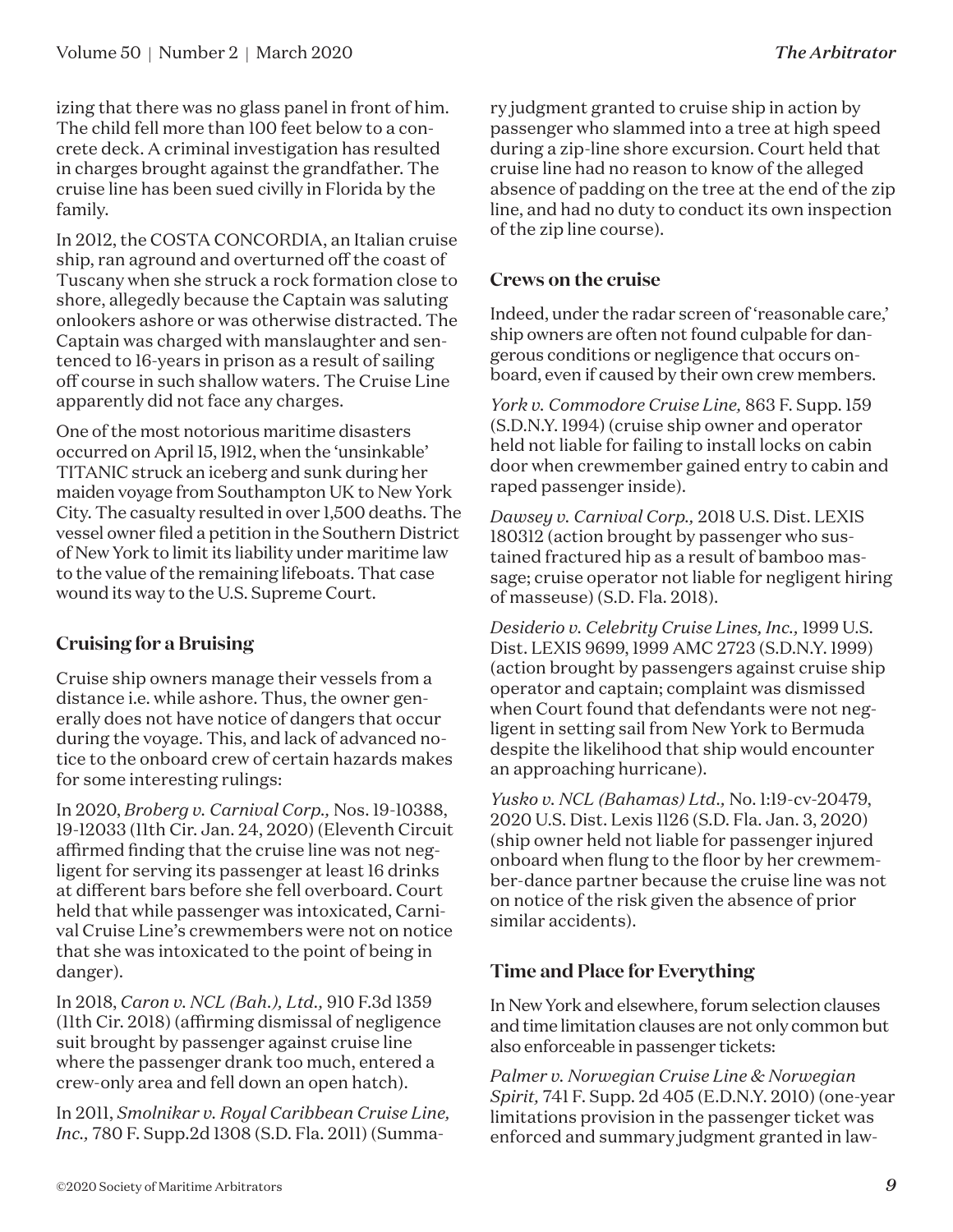suit brought by passenger who was injured when wooden slats on cruise ship bed collapsed while passenger was asleep).

*Commander v. American Cruise Line,* 389 F. Supp. 3d 180 (N.D.N.Y. 2019) (New York man whose thumb was severed aboard cruise on waterways in Oregon and Washington State required to litigate action in Connecticut under passenger ticket's forum selection clause).

In *Lurie v. Norwegian Cruise Lines, Ltd.*, 305 F. Supp. 2d 352 (S.D.N.Y. 2004) a husband and wife living in New York took a cruise around Hawaii. Ironically, the wife was a paralegal at a law firm hired to defend the cruise line operator in a class action brought by crewmembers suing for alleged unpaid overtime work. Because of her affiliation with the firm, while the couple was onboard the cruise, the crewmembers locked the wife and her husband in a room and refused to let them disembark. The husband and wife brought suit in New York for false imprisonment and despite that the cruise never sailed in Florida waters, the action was transferred to the Southern District of Florida pursuant to a forum selection clause contained in the passenger ticket.

In *Vega v. Norwegian Cruise Lines*, 2007 U.S. Dist. LEXIS 44642 (E.D.N.Y. 2007), a passenger domiciled in New York saw an ad for a cruise in New York and purchased tickets for that cruise through a New York travel agent. The cruise departed from a terminal in New York City and returned to the same New York City terminal at the end of the voyage. The New Yorker broke her leg onboard and brought suit in New York. The Court transferred the matter to the Southern District of Florida pursuant to a forum selection clause contained in the passenger ticket. The New York court explained: "a forum is not necessarily inconvenient because of its distance from pertinent parties or places if it is readily accessible in a few hours of air travel".

A cruise is typically a wondrous seafaring adventure. But sometimes "the ship hits the fan" and the "dream" that Christopher Cross sings about in Sailing can become a nightmare. Fortunately, courts sitting in admiralty are steered by well-settled maritime law and precedent to adjudicate most any challenging situation.

This article originally appeared in the New York Law Journal, Vol. 263, No. 33 (February 20, 2020) and is reprinted here with permission.

## Ship Brokers and Dispute Resolutions\*

#### *by Soren Wolmar, Quinncannon Associates, Inc., ASBA and SMA Director, New York*

Today, ship brokers are increasingly called upon to resolve disputes between their principals, the owners and charterers. At a time when the industry is going through profound changes and is faced with new challenges, web based trading platforms and recap/charter party editors, it is important to provide additional value to the process and in particular services that are not easily performed by a computer. There is an increasing resistance among the principals to go through agonizing, time consuming and expensive legal proceedings. Some principals will call their broker before they call their lawyer. Most disputes are over such issues as laytime, demurrage and dispatch calculations, but there are also contemporary issues while the voyage is still in progress, like safe berths, cargo specifications etc. In such cases, brokers are often in a unique position to identify an issue before it becomes a major problem. This is a value added service brokers could be providing.

Dispute resolution can be rewarding for the broker, if all works out well. But, the ship broker must also recognize the potential downside. First, assisting with dispute resolution can be very time consuming and the broker might rather use his time to conclude another fixture. Second, if the mediation attempt doesn't go well, it could alienate his customer. The broker could even lose a customer as a result. If a case is unfolding is such a way, the broker must recognize the point where all parties would be better off if he steps away from the process. In such cases, the Society of Maritime Arbitrators (SMA) offers some useful tools, Mediation and Shortened Arbitration Procedure. These are alternatives to full arbitration or court proceedings, and they are significantly less costly and can be executed quickly.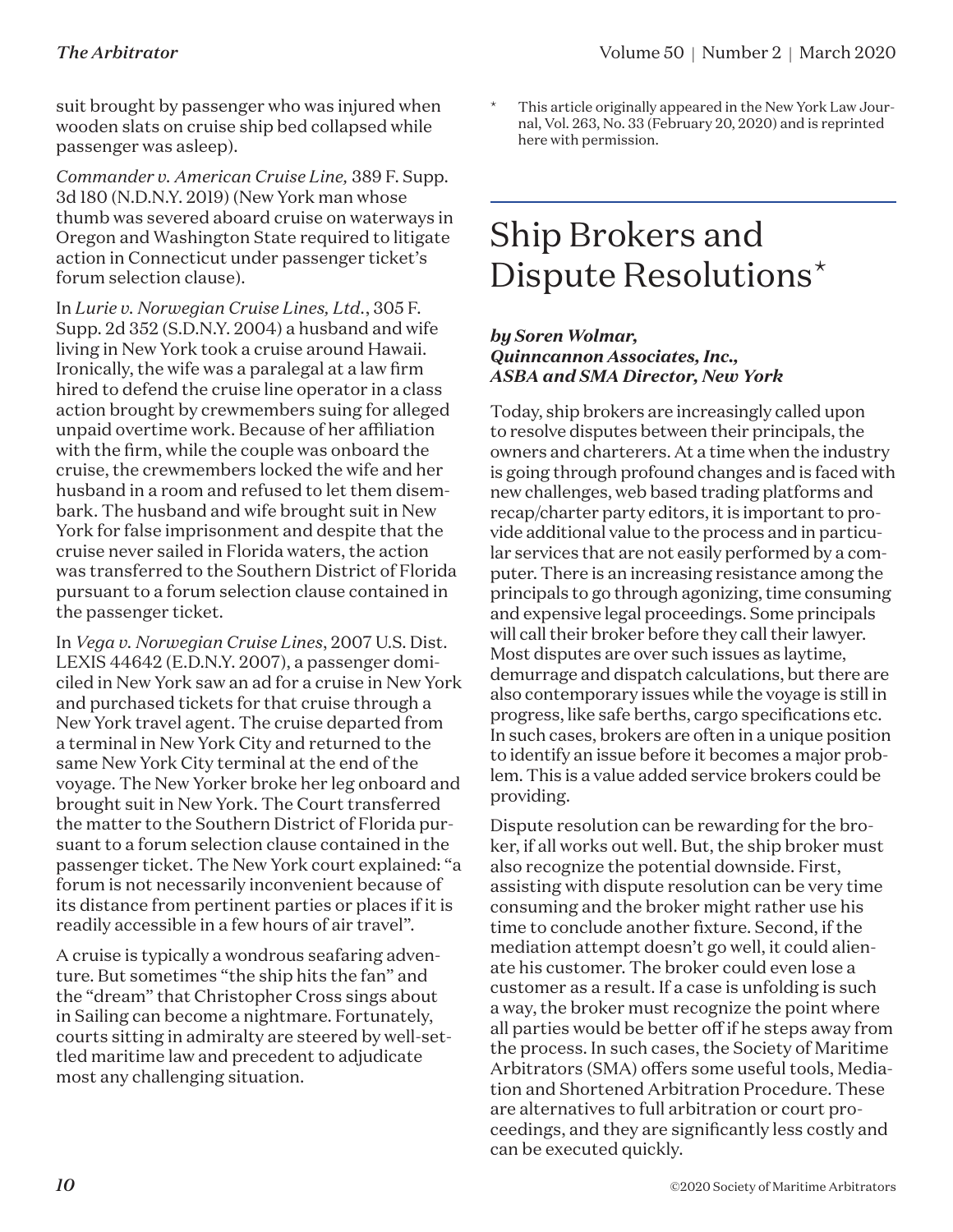The SMA recently updated its mediation rules and has over 20 trained mediators among its members. Mediation is a voluntary and informal procedure where the parties decide the outcome, rather than having a decision made for them by a court or arbitration panel. A neutral mediator with industry expertise is appointed by the parties. The parties agree to a procedure time table and exchange of documents, as needed. The mediator can meet with the parties jointly, individually or both and will offer suggestions for settlement to the parties. The result of the mediation is not legally binding until a settlement agreement is signed. At such time, it is enforceable, with the necessity of legal enforcement unlikely as the parties have just agreed to the terms for settling the case. Mediation is often completed in a very short period of time and can be kept completely confidential. If unsuccessful, normal legal avenues can be pursued and are not affected by the mediation attempt.

The Shortened Arbitration Procedure is designed to minimize costs while expediting the process. It calls for the use of a single arbitrator and has a specific procedure if the parties cannot agree on one. It stipulates that the proceedings shall be based on documents only, as opposed to hearings, which are time consuming and costly. It sets forth a time schedule of the proceedings and stipulates the fees for both the arbitrator and the compensation of legal costs for the prevailing party. The Shortened Procedure is normally incorporated in a general arbitration clause as applicable for disputes below a certain dollar amount.

Mediation and the Shortened Arbitration Procedures are much more in line with today's business environment in the world of ship chartering than traditional full blown arbitration and court proceedings. Many ships are now commercially managed by pools consisting of hundreds of vessels. Charterers have merged into large entities representing huge amounts of cargo. Charterers and owners meet each other in the market place on an almost daily basis and have adopted a much more pragmatic and less emotional attitude to problems, which have been part of the market for decades, if not centuries. Ship brokers often act as "first responders" in an arising dispute and are successful in resolving the dispute in more than 99% of the cases. For the remaining less than 1%, the SMA offers these two perfect solutions.

The full rules for Mediation and Shortened Arbitration Procedure can be found on the SMA website: [www.smany.org](http://www.smany.org).

This article originally appeared in ASBA News, February 2018. It has been modified slightly and is reprinted here with permission.

## ICMA and the SMA: 48 Years Strong

*[Editors' Note: The SMA has been part of ICMA since ICMA's origins in 1972 on the Moscow subway. We asked attendees of ICMA's past to reminisce and reflect upon this key event for the maritime arbitral community.]*

*From the "In Memoriam" article about Michael A. van Gelder (1922-2019) written by Lucienne Bulow, A. J. Siciliano, and Klaus C. J. Mordhorst (The Arbitrator, September 2019)*

Michael was also instrumental in initiating the International Congress of Maritime Arbitrators (ICMA). In 1972, while riding the Moscow underground, Michael, Cedric Barclay (the famed London maritime arbitrator and future president of the LMAA), Clifford Clark (also a future president of the LMAA), Roger Jambu-Merlin (then president of the Chambre Arbitrale Maritime de Paris), and Russian professors Sergei Lebedev and George Maslov, agreed to stage the very fi rst ICMA in Moscow.

Michael was a frequent attendee and welcomed contributor to subsequent ICMAs. His stature as an international advocate for maritime arbitration was brought home at the ICMA XII which took place in Paris in June 1996. There the Paris delegation presented a surprised and emotional Michael with a commemorative citation in recognition of his many contributions to the promotion of international maritime arbitration.

#### *From Manfred and Susan Arnold*

I miss ICMA! Correction—we miss ICMAs; Susan and I have greatly enjoyed more than twenty-odd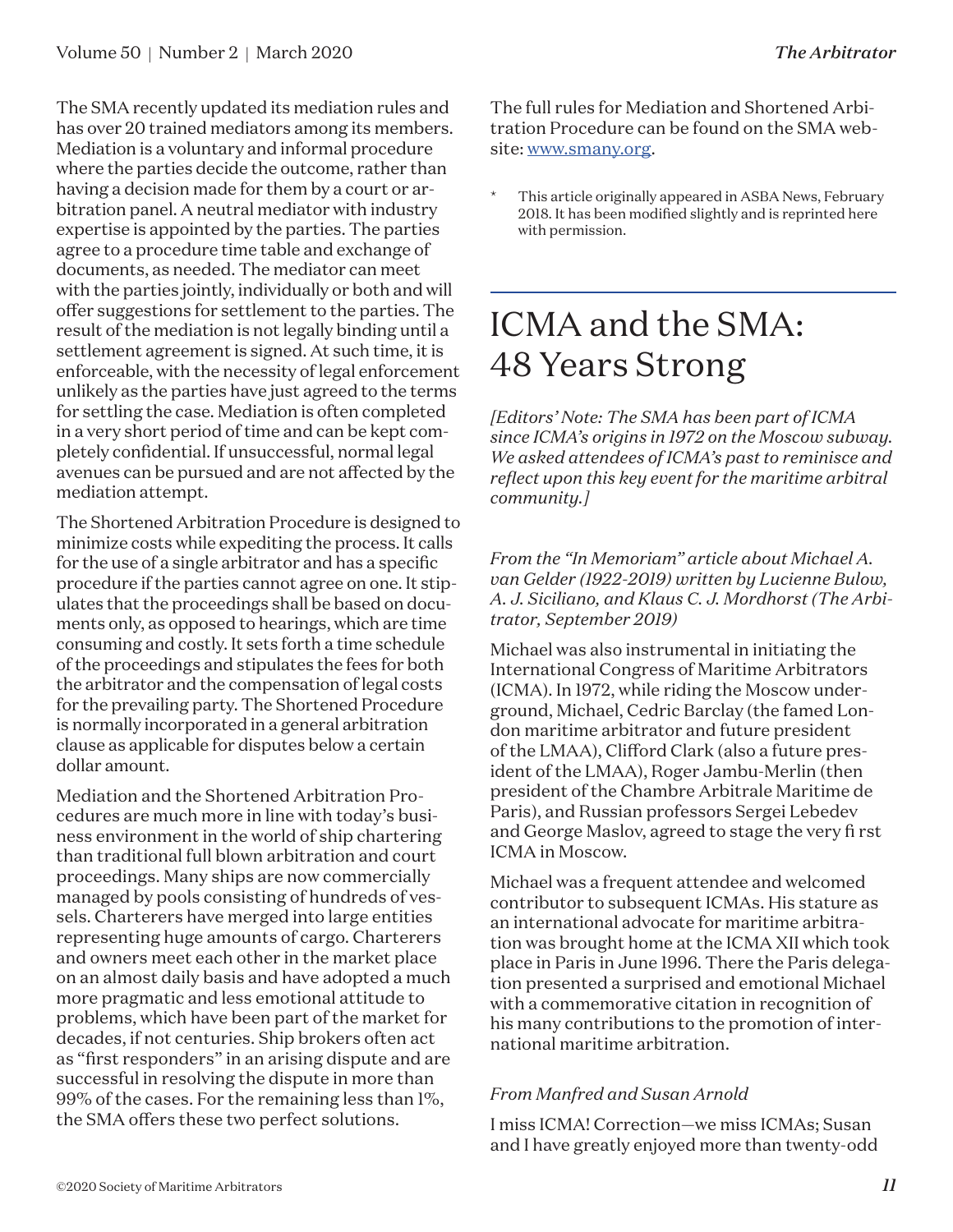years of ICMAs. Through it, we have seen a great part of the world, met many interesting people and made many friends. ICMAs were not only excellent intellectual and industry-related events, but the social aspects and cultural experiences played a great part; they were akin to family reunions.

ICMAs became part of my life as an attendee and as a long-time member and chair of the Steering Committee. My first ICMA was in Greece (1974)—a couple of years after becoming an SMA member. ICMA II was a memorable experience from start to finish. At that time, the late Cedric Barclay was the "Godfather" of international maritime arbitration. I understand that he succeeded in obtaining not only a very attractive delegates' package with the Greek congress organizers but also a most amazing travel deal with the then Olympic Airways (no doubt, the founder of the airline, Mr. Onassis, who was also a legendary ship-owner, knew a bit about arbitrators and arbitration). The New York delegates benefitted from this arrangement. We met up with our English colleagues at the Royal Lancaster in London, and then the English contingent and the New York group boarded a private charter flight to Paris where the French delegation joined us for the trip to Greece. We all enjoyed the same luxury for the return. There was even a bit of dancing in the aisles!

Susan and I attended ICMA IV in London (1979), New York V in 1981, Madrid VIII in 1987, Hamburg IX in 1989, Vancouver X in 1991, Hong Kong XI in 1994, Paris XII 1996, Auckland XIII in 1999, New York XIV in 2001, London XV in 2004, Singapore XVI in 2007, Hamburg XVII in 2009, Vancouver XVIII in 2012 and Hong Kong XIX in 2015. Unfortunately, for health reasons, we missed Copenhagen XX in 2017 and also will not be able to attend ICMA XXI in Rio in March of this year. But we will be there in spirit – long live ICMA – it certainly will be in our memories. Sincere thanks to all who made it happen, and we root for those who keep ICMA's ideals and events alive.

#### *From Lucienne Bulow*

The first ICMA I attended was in London in 1979. I was one of the few women who attended. It was an intellectually stimulating event, and I loved its international aspect. I had the honor of meeting London arbitrators who were serving on the panels of cases I was handling on behalf of my employers. That

Congress gave me the chance to become acquainted with London arbitrators such as Cedric Barclay, Donald Davies, John Potter, Michael Mabbs, Bruce Harris and others as well as to strike friendships with arbitrators and lawyers from all over the world. This is the most precious gift of ICMA: making friends from all over the world who share a similar interest in maritime affairs and arbitration.

At the Congress in London in 1979, the program listed events planned for "Wives." George, my husband, became known as "the famous wife." As a sign of the times, at the next Congress in 1981, held in New York at the Vista Hotel adjacent to One World Trade Center, Michael van Gelder was President, and the program listed the events for "Accompanying Persons." I have attended many ICMAs since then. I am sorry that I am missing this one but wish all my friends a stimulating Congress and a lovely time.

#### *From David Martowski*

While I am an ICMA newcomer relative to Jack Berg, Manfred Arnold and other seniors, I have attended Congresses in Hamburg (2), Vancouver (2), Auckland, New York, London, Singapore, Hong Kong and Copenhagen. And while all stand out for very different reasons, ICMA XIV held one month after 9/11 in the midst of a still-smoldering New York, will forever remain the most vivid for its robust camaraderie! We suffered 40% cancellations and had it not been for the loyal support of the LMAA and Londoners, we would surely have cancelled the event. As it developed, we had a shortfall of \$50K which was eventually absorbed by passing the hat amongst our members and the Maritime Bar. A very memorable event!

#### *From "Confessions of an ICMA Rookie" by LeRoy Lambert (The Arbitrator, August 2014)*

Although I had been involved in the maritime legal and arbitral community since 1984, I had not been to an ICMA Conference until the Vancouver event in May 2012. Thinking back, I am not sure the reason for my indifference. Bottom line—I never made the effort to investigate what it was about, why it would help me, and never pressed for funding to attend.

In May 2012, however, events happily coincided to permit me to attend the session in Vancouver. I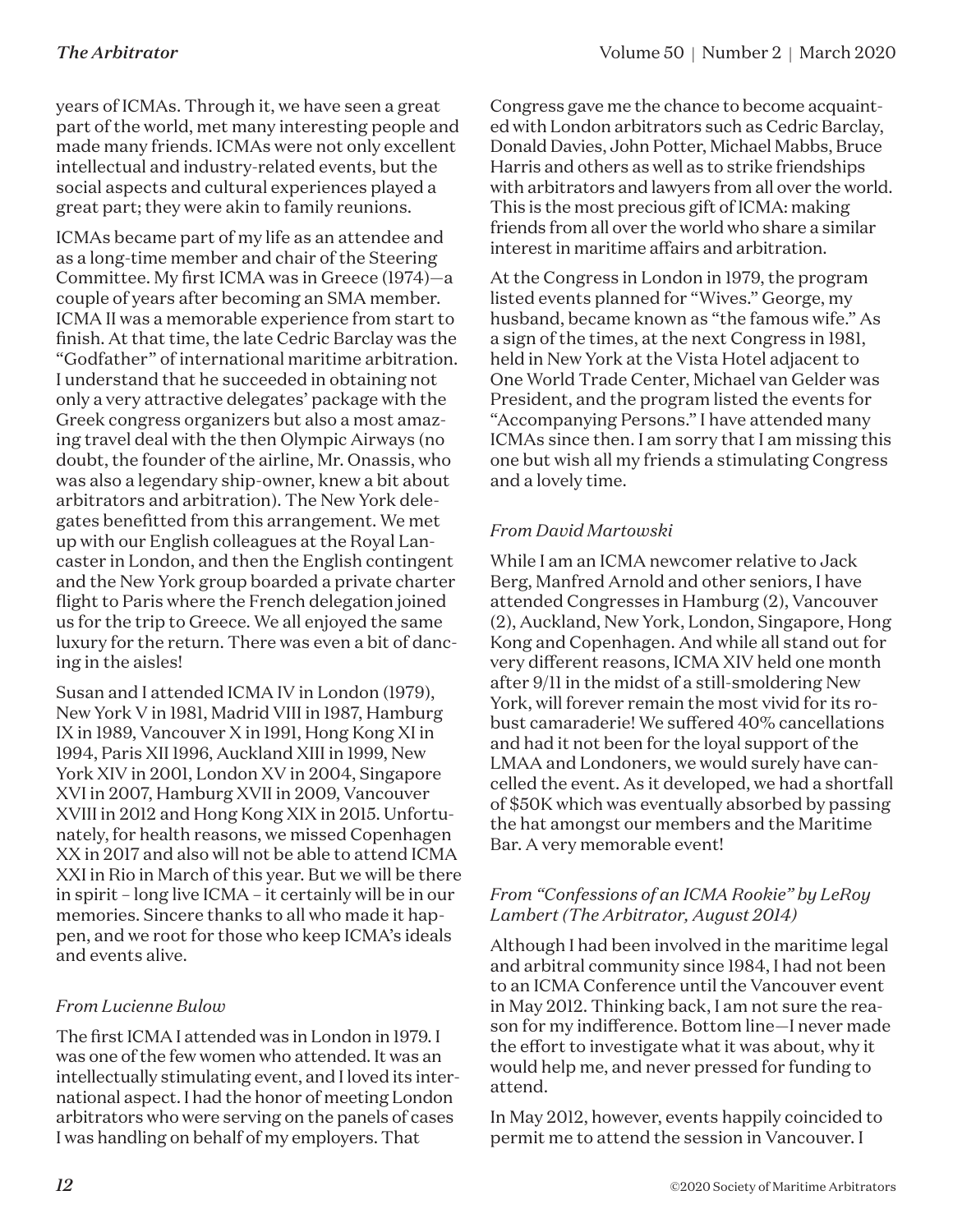confess I enjoyed it greatly. The papers presented were routinely of the highest quality and provoked lively and thoughtful discussions At breaks and at the social events, one had the opportunity to meet and discuss topical issues with arbitrators from around the world and learn both how arbitrations are done elsewhere as well as the substantive issues and disputes which arbitrators, parties, and lawyers are dealing with. There was a good mix of arbitrators and lawyers, with a few academics to provide perspective and spice, and even a few end-users. Vancouver is also hard to match for visual beauty, and the local maritime community was full of warm and gracious hosts."

## Loose Ends

#### **Stylianos (Steve) Coutsodontis (1925-2020)**

We were saddened to learn of the passing in February of Steve Coutsodontis: <https://tinyurl.com/tp97rbz>.

 Steve had a long career in the maritime industry, serving as Executive Vice-President of Park Lane Energy Corp, a Partner and Vice-President of Seamaster Shipping, Inc., and working at Trans-Ocean Steamship Agency. A Master Mariner with 18 years of sea service and a Greek Navy reservist, Steve was born in the town of Ermoupolis on the island of Syros in the Aegean and was connected to many of the shipping families with links to that island. He was also an authority on the history of the Greek Merchant Marine.

In 1961, Steve was the master of the Captain Theo navigating through the Bahamas. The second officer spotted a young girl on a life float and Steve and his crew maneuvered the ship to rescue her, the sole survivor of a yacht wreck several days before. He received a Coast Guard commendation, <https://tinyurl.com/w3s3azx>. The girl's story prior to her rescue was astonishing; read about it at [https://tinyurl.com/s4oph4o](https://tinyurl.com/s4oph4o ) or in the book written by her, *Orphaned at Sea*, [https://tinyurl.com/wad-](https://tinyurl.com/wad9cku)[9cku](https://tinyurl.com/wad9cku).

Steve was a member of the SMA for some 30 years. A respected arbitrator and panel member in 16 awards which went to a published decision, he

was a mentor to several SMA members and will be missed by all.

#### **Monthly Luncheons**

See your fellow members, meet service providers and end-users, hear a great presentation on a topic of interest and relevance! March 18 and April 8. 3 West Club, 3 West 51st Street, New York, NY 10019. Email [pleahy@smany.org](mailto:pleahy%40smany.org?subject=) to register to attend.

#### **Arbitration in New York Two-Day Seminar Moved to the Fall**

For the 15th year, the SMA will offer its comprehensive two-day seminar on "Maritime Arbitration in New York." The dates this year will be in the fall and announced later this spring. Location is 3 West Club, 3 West 51st Street, New York, NY 10019. Jeffrey Weiss, Professor of Maritime Law at New York Maritime College, with 35 years of college and graduate-level teaching experience, will again be the lead instructor joined by members of the SMA Education Committee. Lawyers who attend will receive New York CLE credits. We especially encourage law firms to send younger lawyers in order for them to learn about the arbitration process in a structured and systematic way and earn CLE credits in a course relevant to their practice. Prospective SMA members should also attend as should principals and brokers involved in dispute resolution.

### **CMA Shipping Conference**

March 31-April 2, 2020 (Tuesday-Thursday), Hilton Stamford Hotel, 1 First Stamford Place, Stamford, Connecticut, 06902. Join 2500 attendees over three days, visit booths of 150 exhibitors, celebrate the honoring of New York's Lois Zabrocky, CEO at International Seaways Ship Management, as Commodore! Register at [https://informaconnect.com/](https://informaconnect.com/cma-shipping/purchase/select-package) [cma-shipping/purchase/select-package.](https://informaconnect.com/cma-shipping/purchase/select-package)

#### **MLA Spring 2020 Meeting in New York**

The MLA Spring Meeting will be in Manhattan, April 28-May 1. The Committee Meetings offer a wealth of information to keep you up to date on legal, regulatory, and commercial developments. Committee Meetings are open to all and cost nothing to attend. Meeting times and venues have not